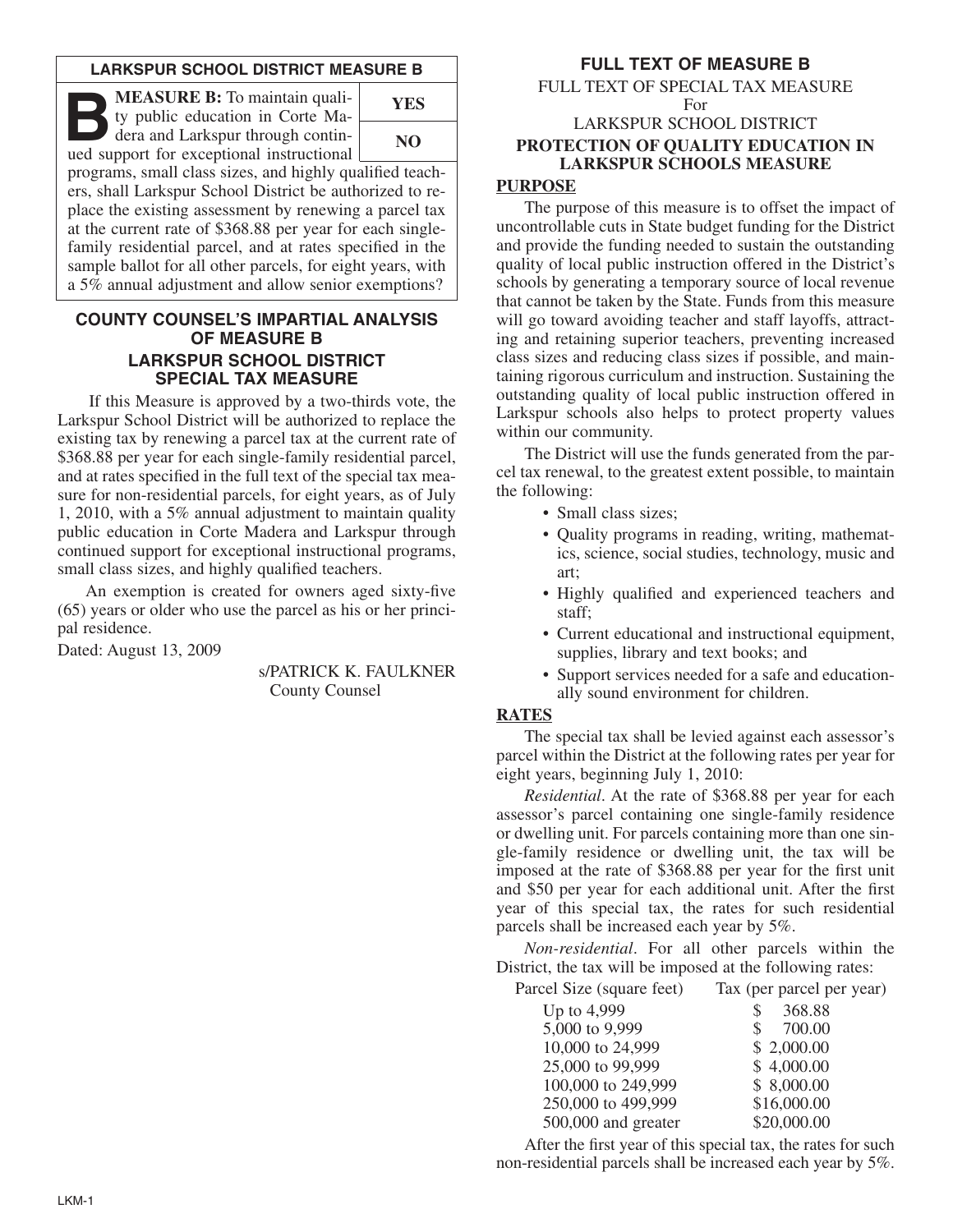### **PROCEDURES**

Subject to two-thirds approval of the voters, the qualified special tax shall become effective as of July 1, 2010 and be collected by the Marin County Tax Collector at the same time as and along with all other taxes and assessments on the County's property tax bills. The qualified special tax shall be subject to the same penalties as general *ad valorem* taxes collected by said tax collector. The tax and penalty shall bear interest at the same rate as the rate for unpaid *ad valorem* property taxes until paid. Any tax levied shall become a lien upon the properties against which taxes are assessed and collectible as herein provided.

If approved by two thirds of the voters casting ballots on this measure, the special taxes so authorized will entirely supersede and replace the special taxes authorized by the District's voters with the approval of Measure B in 2005. If this measure is not so approved, then the special taxes approved by Measure B in 2005 shall continue in effect, in accordance with their terms.

For purposes of calculating the taxes to be levied hereunder, all parcel sizes shall be determined from the records maintained by the Marin County Assessor's office. With respect to matters specific to the levy of the special tax, including the Senior Citizen Exemption allowed below, the decisions of the District shall be final and binding. The procedures described herein, and any additional procedures established by the Board of Trustees, shall be the exclusive claims procedure for claimants seeking an exemption, refund, reduction, or re-computation of the special tax.

The District's Board of Trustees may adopt such additional or supplemental procedures as it deems necessary or convenient for the administration of the special tax.

#### **EXEMPTIONS**

An exemption shall be granted on any parcel owned by one or more persons aged 65 years or older who occupies said parcel as the person's principal residence, upon application for exemption ("Senior Citizen Exemption"). Applications for such exemptions shall be made to the District on or before July 1, 2010, or before July 1 of any succeeding tax year. Any one approved application from a qualified applicant will provide an exemption for the parcel for the remaining term of the special tax so long as such applicant continues to own and occupy the parcel as his or her principal residence.

The District shall annually provide to the County Treasurer-Tax Collector or other appropriate County tax official a list of parcels that the District has approved for a Senior Citizen Exemption.

### **ACCOUNTABILITY MEASURES**

In accordance with the requirements of California Government Code sections 50075.1 and 50075.3, the following accountability measures, among others, shall apply to the special taxes levied in accordance with this Measure: (a) the specific purposes of the special tax shall be those purposes identified above; (b) the proceeds of the special tax shall be applied only to those specific purposes identified above; (c) a separate, special account shall be created into which the proceeds of the special taxes must be deposited; and (d) an annual written report shall be made to the Board of Trustees of the District showing (i) the amount of funds collected and expended from the proceeds of the special taxes and (ii) the status of any projects or programs required or authorized to be funded from the proceeds of the special taxes, as identified above.

In addition, an oversight committee of citizens may be appointed or designated by the Board of Trustees to ensure that the special tax proceeds are spent for their authorized purposes, and to report annually to the Board of Trustees and the public regarding the expenditure of such funds.

### **PROTECTION OF FUNDING**

Current law forbids any decrease in State or Federal funding to the District because of the District's adoption of a parcel tax. However, if any such funds are reduced because of the adoption of this parcel tax, then the amount of the special taxes will be reduced annually as necessary in order to restore such State or Federal funding.